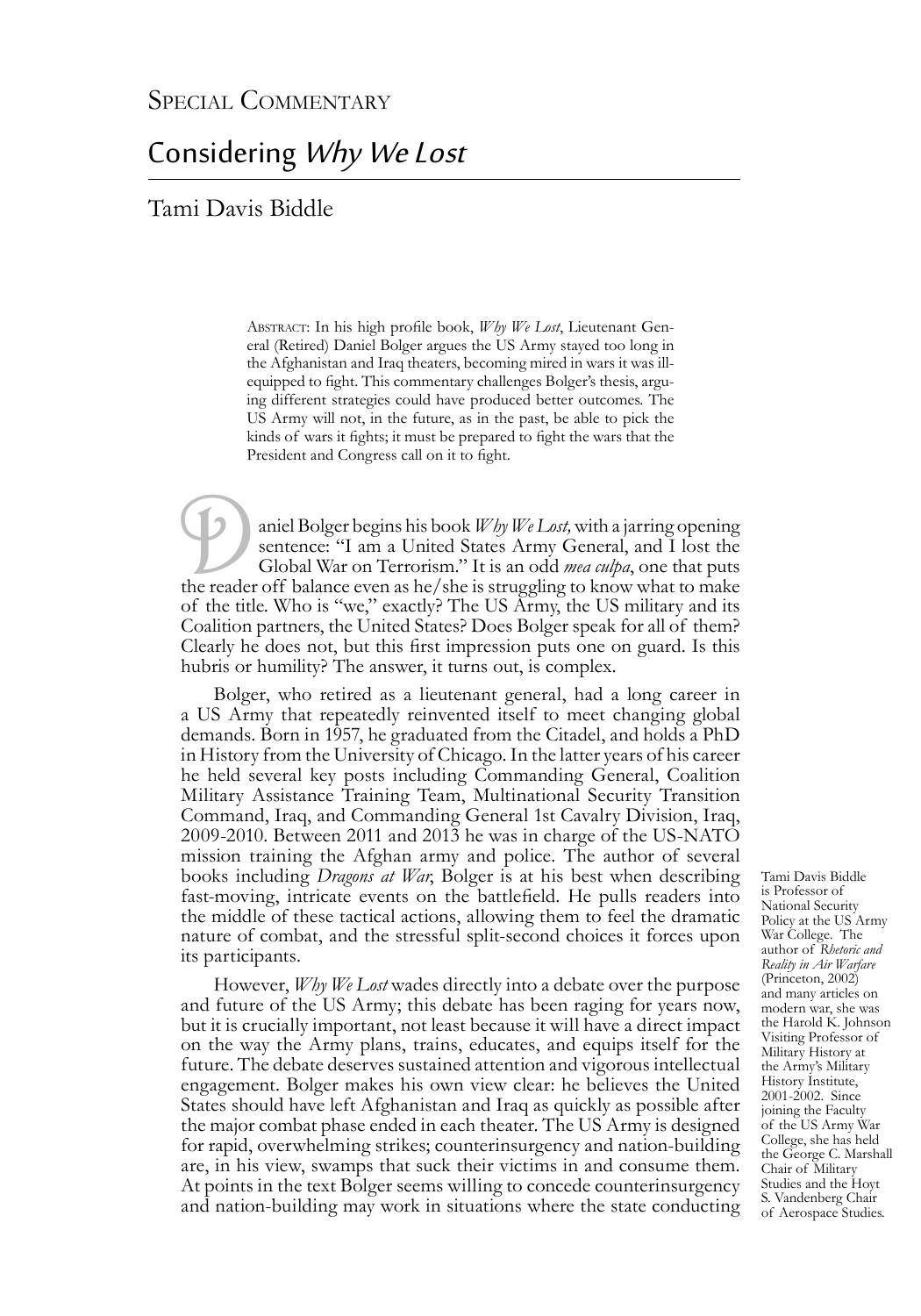## 8 Parameters 44(4) Winter 2014-15

them is willing to stay "forever." But that phrasing is hardly the way one would describe such a strategy if one were seeking to sell it. Principally, Bolger regrets that senior officers did not push the case for leaving earlier; their reluctance to give this option a full endorsement was, he believes, a collective failure on their part.

Bolger states the campaigns in Afghanistan and Iraq ended up pitting American soldiers against enemies who embraced hit-and-run tactics and opportunism, and who melted into the civilian population. Counterinsurgency environments, in his view, lure good men and women into a moral mire; one should not be surprised, therefore, by instances of battlefield excess and even atrocity. Bolger has no issue with enhanced interrogation techniques, and has little time for counterinsurgency principles that seek to limit civilian casualties; indeed, he sniffs at the "odd Zen-like" principles of Field Manual 3-24, *Counterinsurgency*, and describes General Stanley McChrystal's tactical directive in Afghanistan as "handwringing on paper."

For Bolger, protracted wars have other disadvantages, not least of which is they subject the Army to Congressional delegations, the vagaries and shifting sands of domestic and presidential politics, the intrusion of defense analysts, and – worst of all – the prying eyes and selfish intentions of the media. Bolger cannot abide the press, and cannot abide anyone who does not share his view of it. His opinion on all these matters can be summed up in a reference he makes to General David Petraeus, for whom he feels one part grudging admiration, and nine parts loathing: "With his Princeton doctorate, French-speaking wife, sharp wit, and endless desire to network, Petraeus saw the inquiring journalists, visiting academics, and members of Congress not as dirty interloping pests but as kindred souls. …Like docile carrier pigeons, they conveyed his messages far and wide." (239)

Senior military leaders who operate in democracies have no choice but to learn to cope with the vagaries and frustrations of domestic and congressional politics. Those living in the 21st century will find no quarter from the press, or the world of social media. This is simply the environment one must operate in, regardless of how one may feel about it. Bolger's conclusion regarding battlefield excess is troubling. While he is right insofar as counterinsurgency campaigns are intensely stressful, not least because the enemy seeks every chance to blur the line between combatant and non-combatant, the consequences can be mitigated by dedicated training and education, and by careful attention to command climate. The vast majority of those who fought in the "Long War" sought to uphold the principles of *jus in bello*, and succeeded in doing so.

All this takes us to the central problem with Bolger's argument, which is simply that the "break things and leave" approach is not an option in most circumstances since the situation you leave behind may be no better than – and indeed may be worse than – the one that existed before you arrived. Our recent participation in the Libya campaign might be brought to bear as an example of the risks of such an approach. Plenty of mistakes were made by civilian and military authorities in the Afghanistan war, but these were not inevitable. Getting Afghanistan on a stable footing needed to rest centrally on using coercion to lower the level of corruption in the Karzai government – corruption that preyed upon the Afghan people, and undermined any hint of government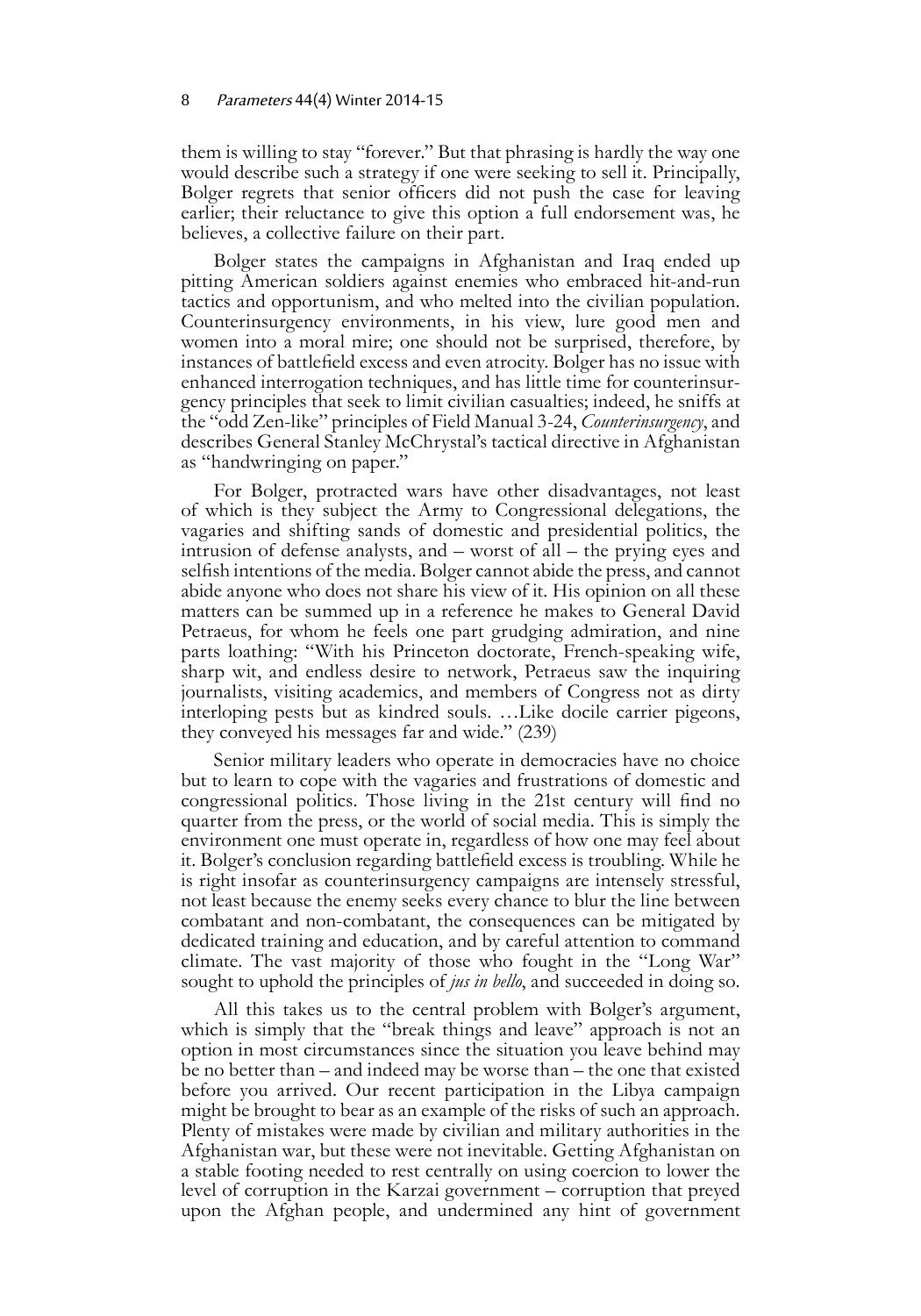legitimacy. The reasons this did not happen are too complex to be explained here, but Bolger's preferred option would have left a weak and destabilized Afghanistan—probably wracked once again by civil war—in the wake of American departure. And this situation would have further endangered the political stability of an already fragile, nucleararmed Pakistan.

Bolger does a better job than most explaining why his political masters opted, in 2002-2003, to wage war in Iraq. Once that choice was made, however, the Bush administration had to be prepared to ride the tiger. If you take down a government and leave a power vacuum in a state comprised of people who live in existential fear of one another, things might well get worse before they get better. Leaving Iraq promptly would hardly have guaranteed security for the United States or for anyone else in the region. (And one must consider, as well, the moral obligations of *jus post bellum*.) Yes, civilian and military authorities made some costly mistakes in this theater too – not least of which was mis-interpreting a sectarian identity-war as a Vietnam-style ideological insurgency. But, again, these mistakes were not inevitable. The US Army engaged in some commendable real-time learning, and after the surge of 2007-08, the Obama administration had an opportunity for something approximating a reasonable outcome if it had been willing to press for such. But it would have required sustained pressure on Iraqi Prime Minister Nouri al-Maliki to keep him from exploiting sectarian tensions for personal political gain. Anxious to switch off the lights and close the door on an unpopular war, the administration failed to keep that pressure on. The result has been anything but felicitous.

Afghanistan and Iraq are not the places one would choose to fight if one could choose, but military leaders do not get to dictate where and when (or sometimes even how) they will fight. Many believe Army leaders in the 1990s tried to tie civilians' hands by refusing to build a force that could do peacekeeping or stabilization missions efficiently; they ended up doing them anyway when civilians in authority told them to. Taken to its logical conclusions, Bolger's argument would proscribe, or at least severely limit, the Army's preparation for counterinsurgency and nation-building. But what if the President—the highest elected official in the land—orders them to be undertaken anyway? Does the Army owe the nation some degree of readiness to do messy jobs it would rather avoid but might be ordered to do? Is preparedness tantamount to endorsement? Or can senior officers cultivate an ability to play a sophisticated but subordinate role in what Eliot Cohen has called the "unequal dialogue" of civil-military relations by preparing to do whatever they might be ordered to do while clearly presenting the serious costs and perils of doing so?

Military leaders must hope the President and Congress will make sound, informed, and sober choices about war and peace – choices that consider the blunt nature of military force, the unpredictable nature of warfare, and the ever-present risk that a war will last longer and cost far more than anyone would like to imagine. But if US decision-makers feel compelled to fight an adversary or take down a government because it is thought to pose a grave threat to the security of the United States or its allies, then the US Army cannot rule out having to conduct a coun- terinsurgency campaign after major combat operations, or being pulled